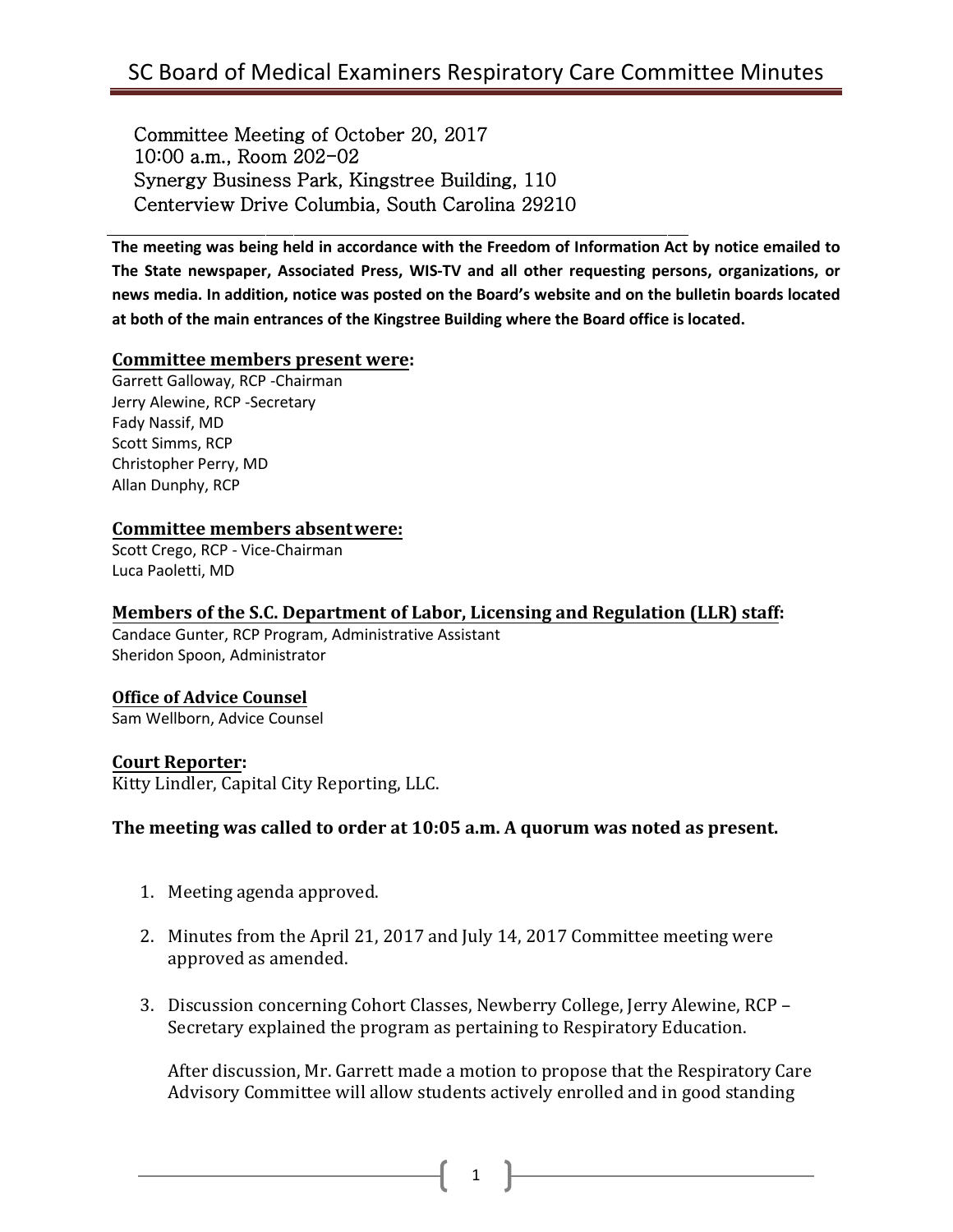in a BSRT/BSRC program to apply their education credits toward their continuing education requirements. These BSRT/BSRC education credits will only apply for up to 15 months during enrollment and 1 year after graduation. Mr. Dunphy seconded the motion. All favored the motion. Motion carried. Mr. Alewine was recused from this motion.

- 4. Mr. Galloway discussed, reviewed, and approved attendance obligations.
- 5. Temporary to Permanent Applicants: The Advisory Committee officially recommended approval of **67** applicants for permanent licensure and has requested to have Andrea Michaela Chambers appear at the next Advisory Committee Meeting, January 19, 2018 to further discuss issues within her application. Mr. Galloway made the motion. All favored the motion. Motion carried.

| <b>Name</b>                                 | <b>Credential</b> | <b>Expiration Date</b> | <b>City</b>           | <b>State</b> |
|---------------------------------------------|-------------------|------------------------|-----------------------|--------------|
|                                             | <b>Number</b>     |                        |                       |              |
| KIMBERLY ALLEN AKE                          | RCP.6066          | 11/30/2017             | <b>STEDMAN</b>        | <b>NC</b>    |
| <b>JOSEPH ANTHONY ARIALE JR</b>             | RCP.6018          | 11/30/2017             | <b>SUMMERVILLE</b>    | <b>SC</b>    |
| Jessica Danielle Arrowood                   | RCP.6109          | 11/30/2017             | Landrum               | <b>SC</b>    |
| Christa Danielle Ruth Blesi                 | RCP.6056          | 11/30/2017             | Springfield           | <b>MO</b>    |
| LATERRIA BRAYBOY                            | RCP.6064          | 11/30/2017             | <b>GROVETOWN</b>      | GA           |
| LATESHA BROOKS                              | RCP.6112          | 11/30/2017             | <b>FLORENCE</b>       | <b>SC</b>    |
| <b>LATOYA RENEE BUTLER</b>                  | RCP.6071          | 11/30/2017             | <b>MARTINEZ</b>       | GA           |
| <b>Andrea Michaela Chambers</b>             | <b>RCP.6115</b>   | 11/30/2017             | <b>Charlotte</b>      | <b>NC</b>    |
| Paula Dian Chennoufi                        | RCP.6067          | 11/30/2017             | Oklahoma City         | OK           |
| <b>Leigh Campbell Clear</b>                 | <b>RCP.6058</b>   | 11/30/2017             | <b>Stevenville</b>    | <b>MD</b>    |
| <b>LINDA C CLELAND</b>                      | RCP.6039          | 11/30/2017             | <b>HOLLYWOOD</b>      | <b>SC</b>    |
| ALLYSON ELIZABETH COGHLAN                   | RCP.6102          | 11/30/2017             | <b>EVANS</b>          | GA           |
| <b>BRITTNEY GLENECIA COLEMAN</b>            | RCP.5954          | 11/30/2017             | <b>COLUMBIA</b>       | SC           |
| <b>ASHLEY DANIELL DAVIS</b>                 | RCP.6069          | 11/30/2017             | <b>MARION</b>         | <b>SC</b>    |
| <b>ABIGAIL ANN READE</b><br><b>DAVISSON</b> | <b>RCP.6122</b>   | 11/30/2017             | <b>MOUNT PLEASANT</b> | <b>SC</b>    |
| Mandy Joy DeVries                           | RCP.6026          | 11/30/2017             | Hollywood             | <b>SC</b>    |
| Maryanne Englehart                          | RCP.6088          | 11/30/2017             | Chesapeake            | <b>VA</b>    |
| <b>JOSHUA FLETCHER</b>                      | <b>RCP.6082</b>   | 11/30/2017             | <b>GREENVILLE</b>     | <b>SC</b>    |
| <b>JAMIE LEE FUNDERBURKE</b>                | RCP.6062          | 11/30/2017             | <b>POLKTON</b>        | <b>NC</b>    |
| <b>LAURA CARYL GALLOWAY</b>                 | RCP.6123          | 11/30/2017             | <b>JOHNS ISLAND</b>   | <b>SC</b>    |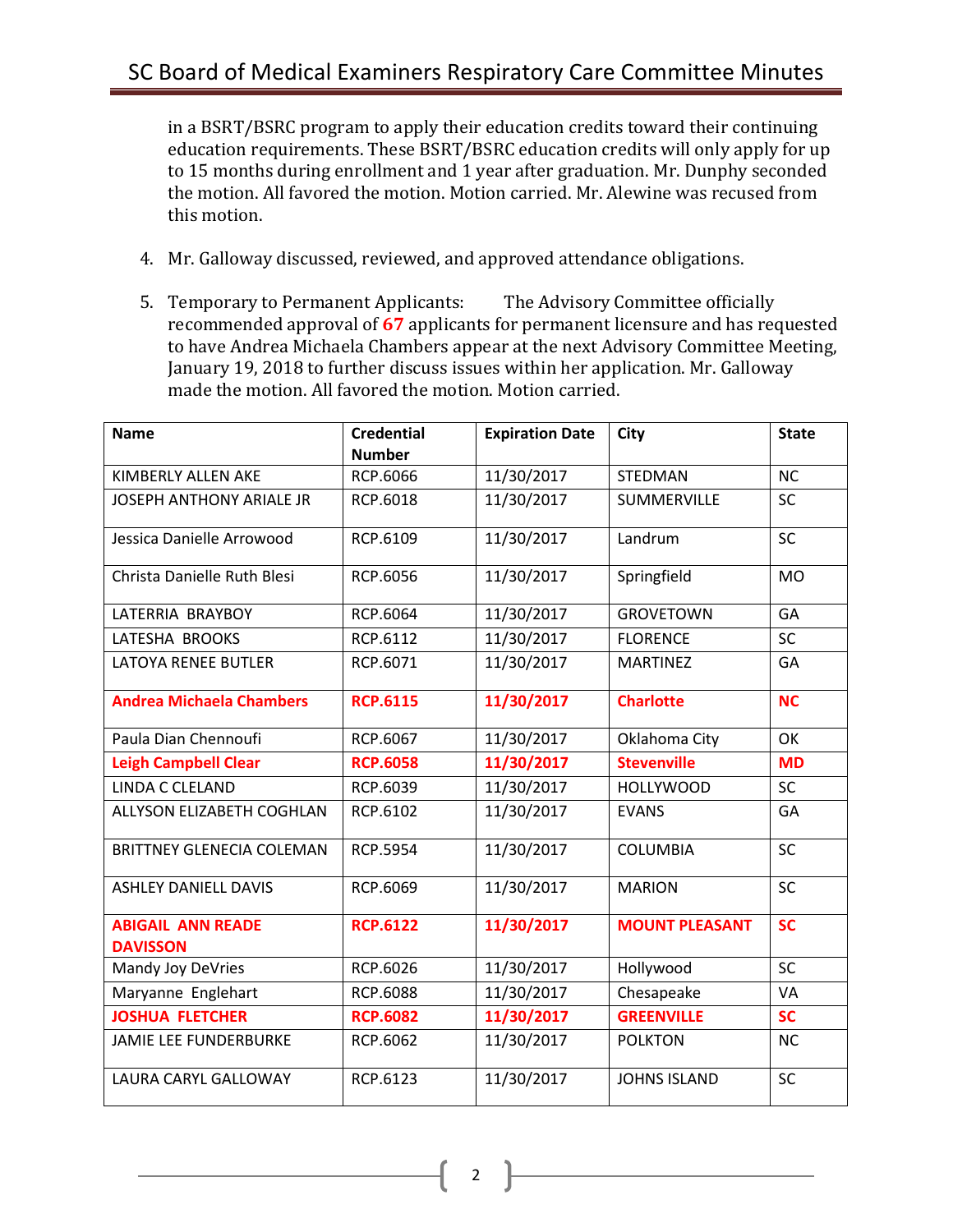# SC Board of Medical Examiners Respiratory Care Committee Minutes

| Tialisa Parrott Gibson                  | RCP.6093        | 11/30/2017 | Florence               | <b>SC</b> |
|-----------------------------------------|-----------------|------------|------------------------|-----------|
| <b>SARAH GONZALEZ</b>                   | <b>RCP.6101</b> | 11/30/2017 | <b>CORONA DEL MAR</b>  | <b>CA</b> |
| <b>Monica Ximena Hardy</b>              | <b>RCP.6077</b> | 11/30/2017 | <b>Myrtle Beach</b>    | <b>SC</b> |
| <b>ERIKA NICOLE JACOBS</b>              | RCP.6094        | 11/30/2017 | <b>CHESNEE</b>         | SC        |
| <b>Brett Christopher Klapheke</b>       | RCP.6055        | 11/30/2017 | Corydon                | IN        |
| <b>NEIL KLEINSCHMIT</b>                 | <b>RCP.6037</b> | 11/30/2017 | <b>GOOSE CREEK</b>     | <b>SC</b> |
| <b>Steven Michael Lambrose</b>          | RCP.6116        | 11/30/2017 | Fredericksburg         | VA        |
| Jessica Marie Lizio                     | RCP.6075        | 11/30/2017 | <b>Miller Place</b>    | <b>NY</b> |
| <b>KENNETH VINCENT MACE</b>             | RCP.6065        | 11/30/2017 | <b>FORT MILL</b>       | <b>SC</b> |
| JOHN ALFRED MAZIQUE                     | RCP.6083        | 11/30/2017 | <b>BIRMINGHAM</b>      | <b>AL</b> |
| Leroy Devon McCray                      | RCP.6124        | 11/30/2017 | Columbia               | SC        |
| <b>CRAIG ROBERT MCELROY</b>             | RCP.6036        | 11/30/2017 | <b>CHARLESTON</b>      | <b>SC</b> |
| Christopher John McPhee                 | RCP.6080        | 11/30/2017 | Germantown             | <b>MD</b> |
| <b>LACRESHA WHITNEY MOYER</b>           | RCP.6051        | 11/30/2017 | <b>SHEPPARD AFB</b>    | <b>TX</b> |
| Kimberly Lynn Murdock                   | RCP.6028        | 11/30/2017 | Belton                 | SC        |
| Melanie Hardin O'Connor                 | RCP.6114        | 11/30/2017 | Harlem                 | GA        |
| ANDRIA MICHELLE GALLEGOS<br><b>ODUM</b> | RCP.6106        | 11/30/2017 | SWANSEA                | SC        |
| <b>SONNYA PHILLIP PAPOV</b>             | RCP.6087        | 11/30/2017 | SUMMERVILLE            | SC        |
| <b>Chimene Park</b>                     | <b>RCP.6072</b> | 11/30/2017 | <b>Evans</b>           | <b>GA</b> |
| Torrie Elizabeth Parker                 | RCP.6029        | 11/30/2017 | <b>Ninety Six</b>      | SC        |
| Rene Nicole Perez                       | RCP.6099        | 11/30/2017 | Cowpens                | SC        |
| <b>ASHLEY PETERSON</b>                  | RCP.6111        | 11/30/2017 | <b>BENNETTSVILLE</b>   | SC        |
| <b>Brandy Charlene Pope</b>             | RCP.6030        | 11/30/2017 | Ladson                 | <b>SC</b> |
| <b>DENVER CHARLES PRICE</b>             | RCP.6090        | 11/30/2017 | <b>ROCK HILL</b>       | SC        |
| <b>MEGAN E RAWLINS</b>                  | RCP.6053        | 11/30/2017 | <b>HANAHAN</b>         | SC        |
| <b>Stacey Reff-Cohen</b>                | <b>RCP.6117</b> | 11/30/2017 | <b>Matthews</b>        | <b>NC</b> |
| <b>John Joseph Rouland</b>              | <b>RCP.6103</b> | 11/30/2017 | <b>ROCHESTER</b>       | <b>NY</b> |
| JENNIFER SCHMIDT                        | RCP.6105        | 11/30/2017 | <b>STATESBORO</b>      | GA        |
| <b>CHRISTOPHER LEE SCOTT</b>            | RCP.6121        | 11/30/2017 | SALLEY                 | <b>SC</b> |
| ROBERT JASON SEIFRIT                    | RCP.6050        | 11/30/2017 | <b>FORT MYERS</b>      | FL.       |
| Chelsea Marie Short                     | RCP.6110        | 11/30/2017 | <b>Boiling Springs</b> | <b>SC</b> |
| Kayla Nichole Smith                     | RCP.6031        | 11/30/2017 | Easley                 | <b>SC</b> |

 $\begin{bmatrix} 3 \end{bmatrix}$